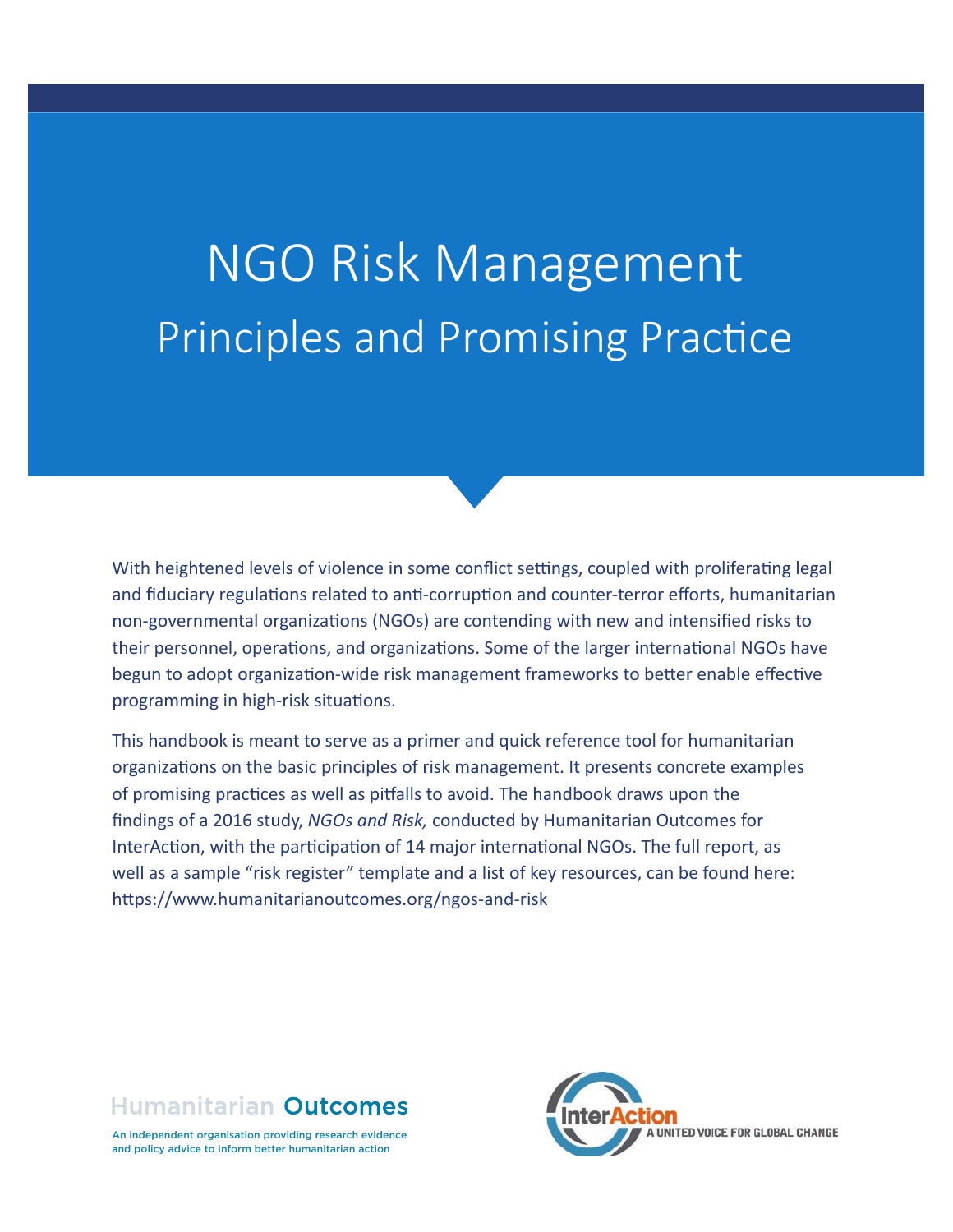## Key Terms

**Threat:** A danger or potential source of harm or loss

**Risk:** The likelihood and potential impact of encountering a threat

**Risk management:** A formalized system for forecasting, weighing, and preparing for possible risks in order to minimize their impact

## Types of risk

Organizations have their own ways of categorizing and grouping types of risk. Below is the generic categorization used for the *NGOs and Risk* study, with examples.

| <b>Risk area</b> | <b>Definition</b>                                                             | <b>Examples</b>                                                                                                                                            |  |  |  |
|------------------|-------------------------------------------------------------------------------|------------------------------------------------------------------------------------------------------------------------------------------------------------|--|--|--|
| Security         | Violence or crime                                                             | Kidnapping of staff<br>Armed attack on facilities<br>Collateral damage from airstrike                                                                      |  |  |  |
| Safety           | <b>Accident or illness</b>                                                    | Road accidents<br>Fire in office or residence                                                                                                              |  |  |  |
| Fiduciary        | Resources not used as intended<br>(fraud/theft/bribery)                       | Diversion of aid materials<br>Bribery of local officials<br>Misallocation of earmarked donations                                                           |  |  |  |
| Information      | Data loss, breach, or misuse                                                  | Theft of donor credit card information<br>Breach of personnel data or other sensitive information<br>Inappropriate communications by staff on social media |  |  |  |
| Legal/compliance | Violation of laws/regulations                                                 | Violations of host-country labor codes or other laws<br>Violations of international sanctions or<br>counter-terror restrictions                            |  |  |  |
| Reputational     | Action, information or<br>perceptions damaging to<br>integrity or credibility | Negative media stories<br>Negative public statements or litigation by staff,<br>ex-staff or stakeholders                                                   |  |  |  |
| Operational      | Inability to achieve<br>objectives                                            | Human error<br>Capacity deficits<br><b>Financial deficits</b>                                                                                              |  |  |  |

### The risk management approach

Organizational risk management frameworks seek to integrate all major areas of risk within a unified conceptual and planning platform. Sometimes referred to as "enterprise risk management" or ERM, this approach has its roots in the private sector and has only recently been taken up by aid organizations.

The most well developed risk management frameworks include:

- a **risk register** tool for analyzing and prioritizing risks and planning mitigation measures;
- decision-making and implementation **procedures** flowing directly from that assessment and planning;
- a systematic **follow-up or audit** process to ensure good implementation and understanding; and, to incorporate learning; and
- a means for weighing **criticality,** or the degree to which the action is urgent or life-saving, in order to guide decision-making on acceptable levels of risk (sometimes called "program criticality").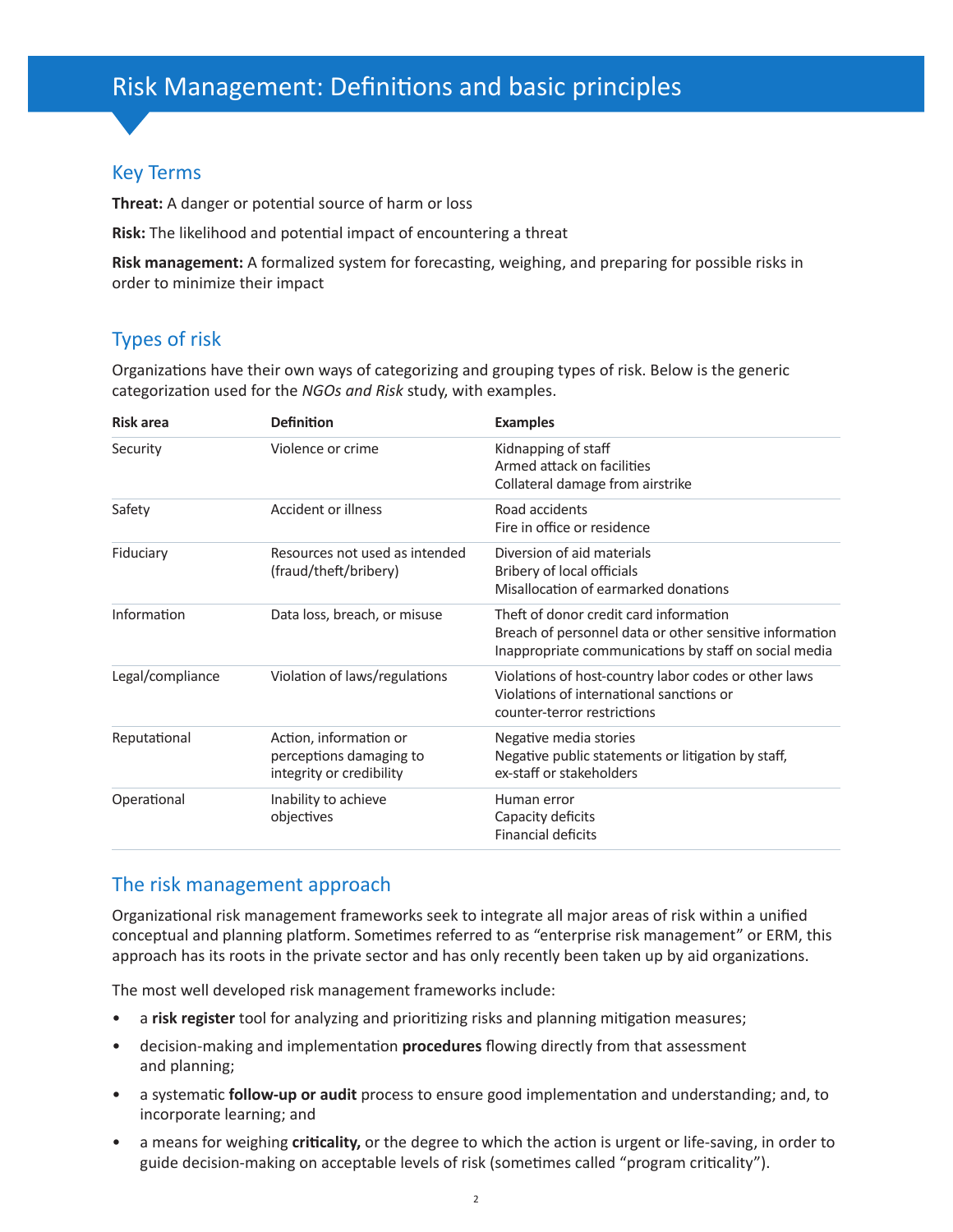# The risk register: **A tool to assess, prioritize and mitigate organization-wide risks**

| <b>RISK REGISTER</b><br>Level<br>Department<br>Date prepared:<br>Date reviewed:                                                                                                    | Select one from the drop down menus<br>N/A<br>N/A             |                                                                   |                         |                                                    |                                                                                                 |                               |                             |
|------------------------------------------------------------------------------------------------------------------------------------------------------------------------------------|---------------------------------------------------------------|-------------------------------------------------------------------|-------------------------|----------------------------------------------------|-------------------------------------------------------------------------------------------------|-------------------------------|-----------------------------|
| Approved by:                                                                                                                                                                       |                                                               |                                                                   |                         |                                                    |                                                                                                 |                               |                             |
| Risk ID#                                                                                                                                                                           | <b>Risk Type</b><br>(Select from the drop<br>down menu below) | <b>Risk Category</b><br>(Select from the drop<br>down menu below) | <b>Risk Description</b> | mpact:<br>$=$ Minor<br>$3 =$ Moderate $3 =$ Likely | <b>Inherent Risk Rating</b><br>Likelihood:<br>$1 = Negligible$ 1 = Unlikely<br>$2 =$ Moderately |                               |                             |
|                                                                                                                                                                                    |                                                               |                                                                   |                         | = Severe<br>Critical                               | $4 =$ Very Like<br>$5 =$ Certain                                                                |                               | <b>Inherent Risk Rating</b> |
|                                                                                                                                                                                    |                                                               |                                                                   |                         |                                                    |                                                                                                 | Impact:                       | Likelihood:                 |
|                                                                                                                                                                                    |                                                               |                                                                   |                         |                                                    |                                                                                                 | $1 = Negligible$ 1 = Unlikely |                             |
|                                                                                                                                                                                    |                                                               |                                                                   |                         |                                                    |                                                                                                 | $2 =$ Minor                   | 2 = Moderately Likely       |
|                                                                                                                                                                                    |                                                               |                                                                   |                         |                                                    |                                                                                                 | $3 =$ Moderate                | $3 =$ Likely                |
|                                                                                                                                                                                    |                                                               |                                                                   |                         |                                                    |                                                                                                 |                               |                             |
|                                                                                                                                                                                    |                                                               |                                                                   |                         |                                                    |                                                                                                 | $4 =$ Severe                  | $4 =$ Very Likely           |
| A sample risk-register matrix template,<br>compiled from examples used by the<br>participating NGOs, can be downloaded here:<br>https://www.humanitarianoutcomes.org/ngos-and-risk |                                                               |                                                                   |                         |                                                    |                                                                                                 | $5 =$ Critical                | $5 =$ Certain               |

A risk register is a way to build a comprehensive picture of the most serious risks facing an organization at any given time. It should be built from the ground up, with each country office and each functional area of the organization (e.g., program, legal, communications) conducting an exercise to identify and rank the risks they face in all categories. These in turn inform the organization-wide risk register, which is compiled at the central level at least once per year.

Using the same logic as for a security risk assessment, completing a risk register involves ranking risks in all categories by their perceived degree of likelihood as well as the level of impact they would have on the organization if realized. Once the risks are identified and prioritized, the process involves developing strategies to mitigate them, including outlining ways that procedures and practices may need to be adjusted.

The risk register also provides a valuable tool for benchmarking progress against these plans throughout the year, including through "risk audits" or other follow-up measures.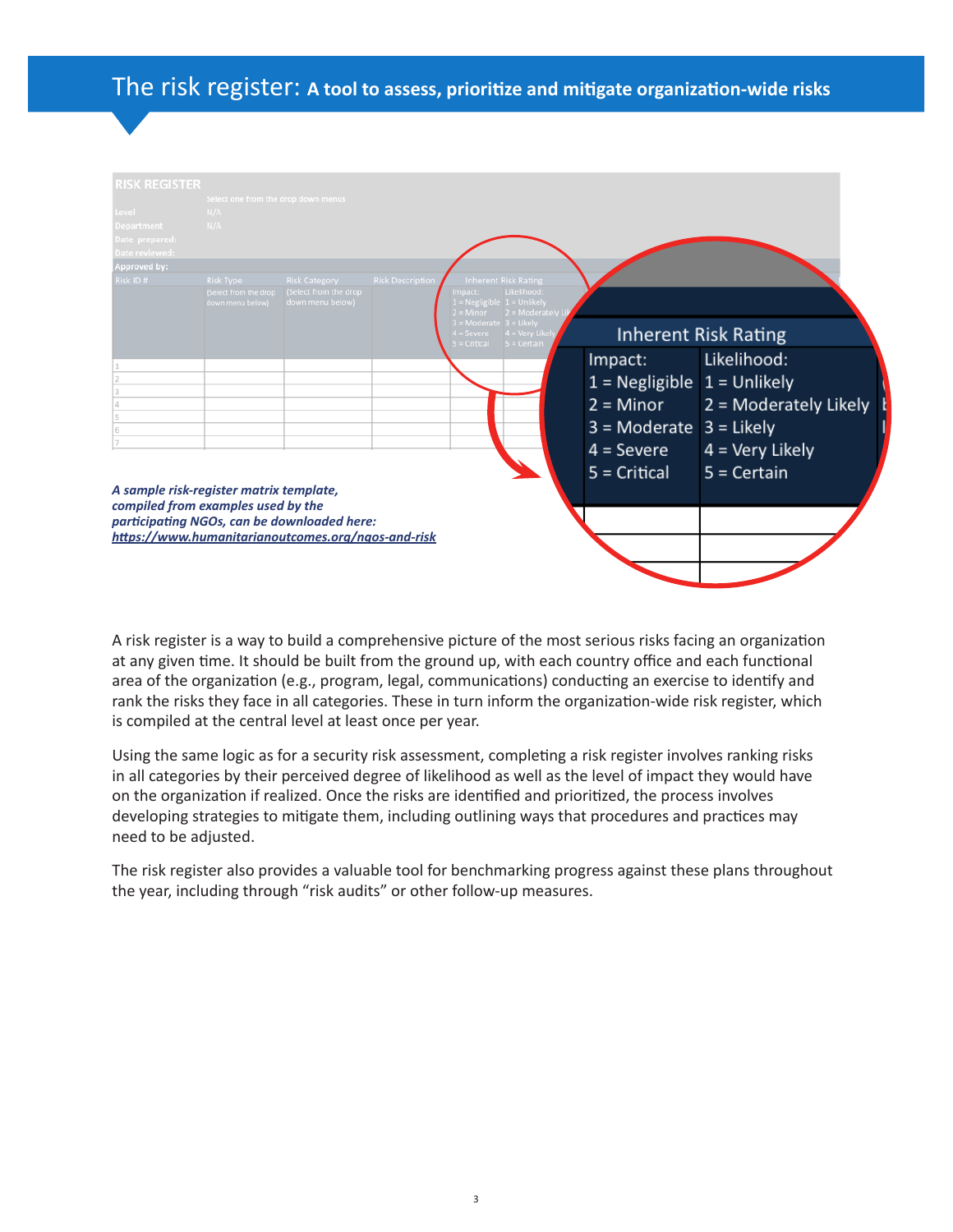## Some promising practices related to risk management identified in [the report](https://www.humanitarianoutcomes.org/sites/default/files/ngo-risk_report.pdf) include:

**Catalogue missteps and realized risks:** The senior management of one INGO compiled a list of all significant mistakes or bad outcomes that affected the organization over the year, (and ways they may have been avoided or mitigated) and shared it with the entire organization as a learning tool. Because many staff members tended to be only vaguely aware or misinformed of such incidents, this new practice helped foster openness and lesson-learning.



**Adapt to work with high-risk partners:** Specific steps can be taken when working with "highrisk" national-partner NGOs, such as those that lack the capacity to meet donor requirements or don't have financial reserves. INGO staff can be seconded to sit within a partner organization; funds can be disbursed in smaller amounts or more frequently; and additional funds can be obtained for mentoring and capacity building. INGOs should also assess their motivations for partnering and their capacity to partner before initiating the partnership.

**Prepare for host-country legal challenges:** Tax, registration, and other legal compliance issues take time and energy and are so country-specific that they are difficult for a globally operating organization to resolve and foresee. Some INGOs have found that retaining national lawyers can avoid legal missteps, deal quickly with situations that arise, and provide input into relevant policies, e.g., country-specific HR policies.

**Hire external experts to conduct IT security audits:** Many INGOs are under-informed about the increase in information risks, which include hacking into fundraising systems (to steal donors' credit card or other sensitive information) and defrauding national-staff administration software. External professionals can conduct IT security audits to identify technological and procedural problems and fix vulnerabilities.

**Ensure that brief and user-friendly tools are available in the field:** Basic, "digestible" tools get used. For example, sample risk-register templates can be posted in field offices. Focus and insist on tools and trainings that are practically-oriented.

**Review and improve national-staff security:** One INGO made the unprecedented decision to evacuate national-staff members and their families when a province was overrun by anti-government forces and they were deemed to be at direct risk. The ad hoc decision revealed the need for, and helped to spark, policy development on this issue. Generally, many INGOs could take steps to mitigate national-staff security risks, including improving off-hours transportation, communications, and site security at home.



**Admit and disclose fraud:** Several INGOs have taken a decision to proactively disclose incidents of fraud or financial mismanagement. This can demonstrate openness and good management, which institutional as well as private donors can appreciate.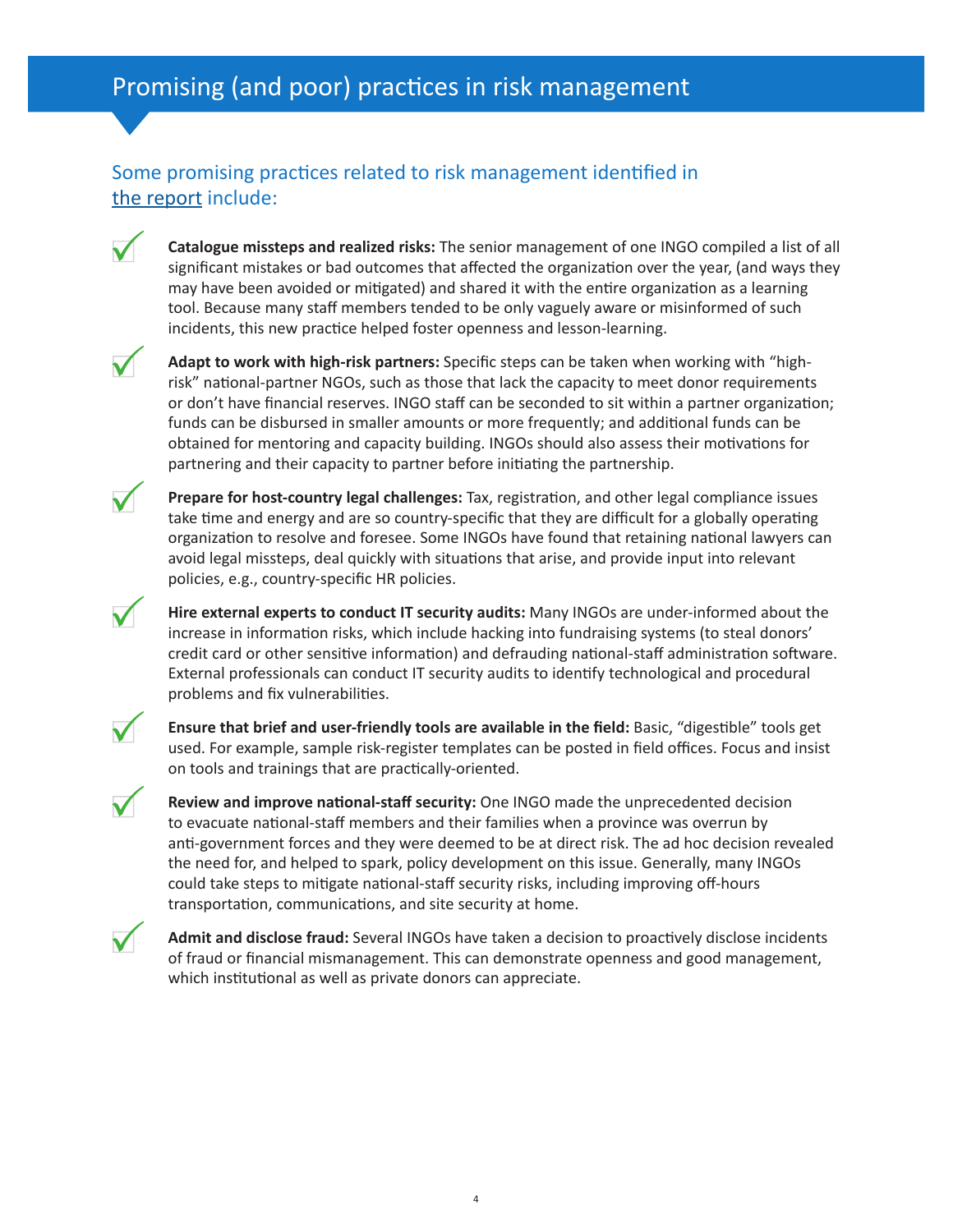## Poor practices

- **Miscalculating risks by focusing on likelihood over potential impact:** An INGO working in Turkey  $\boldsymbol{X}$ providing cross-border aid to Syria was storing humanitarian goods inside Syria instead of Turkey, in order to comply with Turkish customs regulations. The INGO's stocks in Syria were stolen, which contributed to a suspension of the program. In retrospect, the potential negative impact of storing the goods in Turkey was far less than that of storing them in Syria—and a systematic risk assessment could have prevented the situation. Another INGO noted that it focused on known risks, such as small diversion, rather than less-understood but potentially more impactful ones, such as bid rigging by vendors.
- $X_{-}$  **Failing to balance risk-taking with program criticality:** An INGO noted that one of its field teams was crossing a frontline regularly to conduct supervision and quality improvement visits—not lifesaving outputs. They re-assessed and decided that the risk was not worthwhile because the program would have to stop if the staff members were shot.
- **Transferring risks to national staff and/or partners without support:** Many INGOs interviewed observed that their national NGO partners are exposed to high levels of risk, often without support or training. On the financial side, INGOs perceive risks to still be on their shoulders, which has led to oversight procedures and capacity building. But, INGOs tend not to sufficiently acknowledge or discuss the security risks faced by their national NGO partners, especially when they depend on them for access. Similarly, INGOs' security risk mitigation for national staff (e.g., off-hours transportation, communication, site security) is seen as often insufficient.
- **Maintaining a culture of silence on corruption, fraud, and diversion:** In the highest-risk environments, some aid agencies are forced to compromise or make concessions in order to maintain access. These can include paying money at checkpoints, paying unofficial taxes to local authorities, altering targeting criteria so that powerful actors receive aid, employing staff connected with local militia, or working in one region and not another to avoid antagonizing a local authority or armed actor. Organizations too often are reluctant to discuss these practices, even internally, leaving local field staff to face difficult ethical dilemmas without support, and sometimes putting them at physical risk.
- **The Failing to talk to armed groups because it's "not allowed":** Frontline humanitarian staff are sometimes under the misimpression that engaging in dialogue with armed actors for the purpose of reaching those in need is illegal or against counter-terror regulations. This is not the case. Effective dialogue and negotiation are key to enabling access in high-risk environments, and staff should be empowered to discuss these options with their organizations when carrying out these activities becomes necessary.